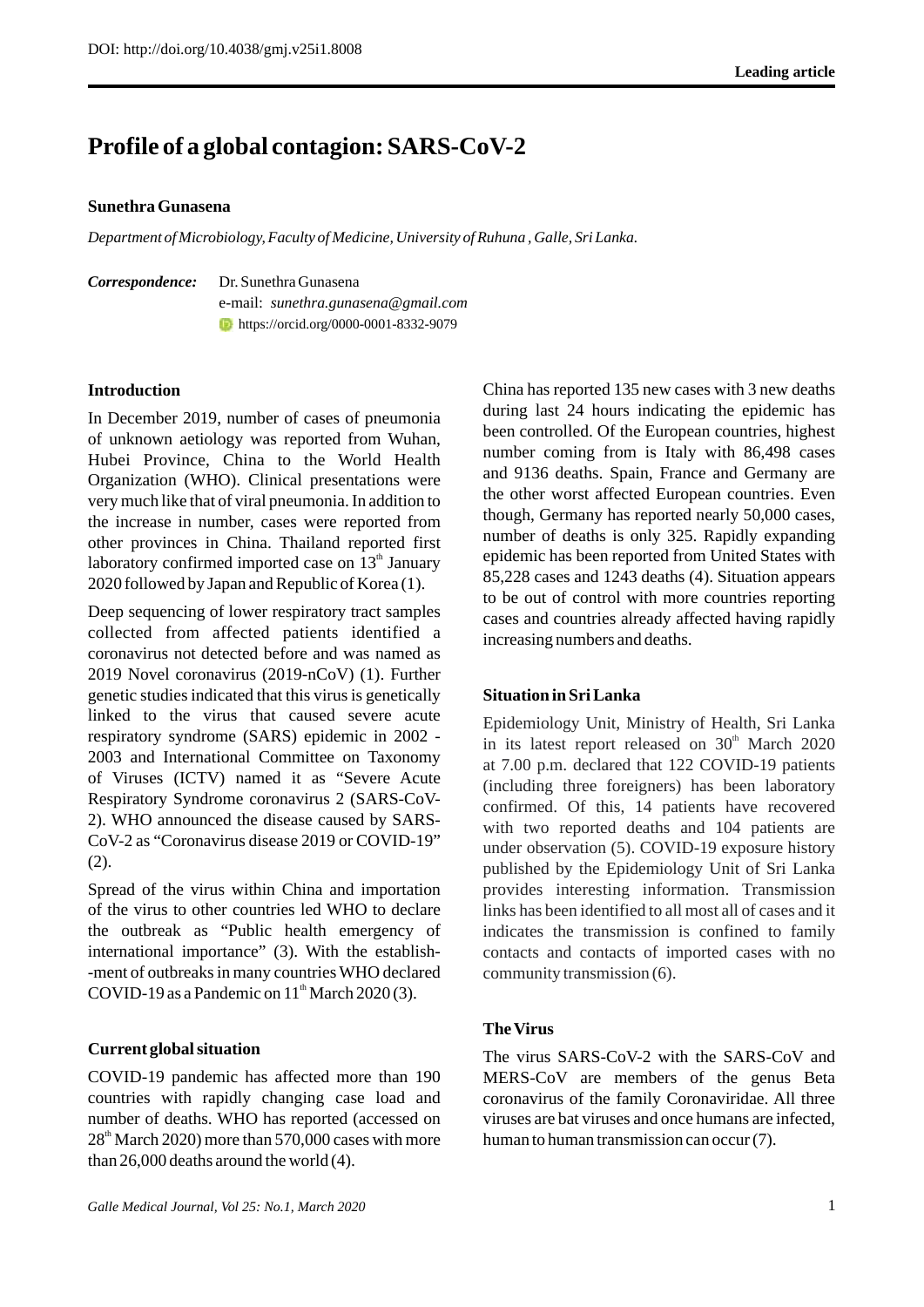## **Transmission**

Human to human transmission occurs through respiratory route. Transmission can occur in close personal contact (within 6 feet of a sick person) via droplets generated by coughing, sneezing or by direct contact with infected respiratory secretions on the mucous membrane of mouth, nose or eye. Transmission also occurs via indirect contact with contaminated surfaces or objects (7).

# **Clinical presentation**

Incubation period of COVID-19 vary from 0 to 14 days on average 5-6 days (8). It is estimated that 80% of the infected patients have asymptomatic or mild disease and does not seek health care. Another 14% have severe illness and 6 % has critical illness and these two groups are in contact with health care system (9). Infectivity of asymptomatic patients and the importance of them in the transmission of the virus in the community remains uncertain.

Fever, sore throat and dry cough is considered the common symptoms of COVID-19. Breathlessness is commonly seen in critically ill patients. Sputum production, headache and diarrhea is seen less commonly. Leucopenia and evidence of renal impairment may also be there in a few (10). China has reported a 2.3% case fatality rate (CFR) for COVID-19 (11). However, WHO estimates lower infection fatality rate of 0.3 - 1% (8).

Preliminary data from USA showed that number of cases and the severity (as defined by hospitalisation and ICU admission) increases with age (12). Astudy from China also reported that 86.6% of COVID-19 cases were from 30 - 79 years age group (11).

Similarly, CFR increases with age and with coexisting serious health conditions. Report indicates 45% hospitalisation, 53% of ICU admissions and 80% of deaths occurred in  $\geq$  65 years age group (12).

Data from Epidemiology Unit of Sri Lanka showed that highest number of cases (33%) reported from age group 41 - 50 years and only 9% reported from less than 20 years age group. Interestingly it appears the elderly population has been relatively spared  $(61 - 70$  years 6.6% and  $> 70$  years 1.8%) (13).

# **Period of infectivity**

From few virological studies performed, the period of infectivity has been estimated. They indicate that the patients are infectious 1 - 2 days before the onset of symptoms lasting for 10 days or more after the onset of symptoms (14). This reiterate the importance of isolation of the patient following onset of symptoms and the tracing and isolation of contacts who have been exposed to the patient during the incubation period. WHO identify the period of exposure as 2 days before to 14 days after onset of symptoms in defining the contacts (4).

#### **Minimizing the adverse effect of the pandemic**

WHO has identified strategic objectives in the context of ongoing COVID – 19 pandemic namely, 1) Interrupt human–human transmission, 2) Identify, isolate and care for patients early, 3) Identify and reduce transmission from animals, 4) Address crucial unknowns e.g. clinical severity, extent of transmission, treatment options etc. 5) Communicate critical risk and event information, 6) Minimize social and economic impact (15).

By implementation of quarantine, social distancing and isolation of infected patients China was able to control the COVID-19 epidemic by early March 2020 (16). Early government action and social distancing measures taken by the individuals helped to keep the situation in Singapore and Hong Kong under control.

An article on the influence of mitigation measures on the course of COVID-19 epidemic, the authors comment that in comparison to new strain of influenza A, COVID-19 epidemic slower in initial spread, has a more drown out course and the effect of seasonality is unknown (17).

Mandatory quarantine is implemented for the exposed contacts and for returnees from affected countries. Early identification, isolation and management of patients in health care institutions or at home is important. Social distancing is implemented by stopping mass gathering (both public and private), closure of educational institutions, workplaces, isolation of households, areas, towns where infected patients were detected and more extensive scale social distancing like